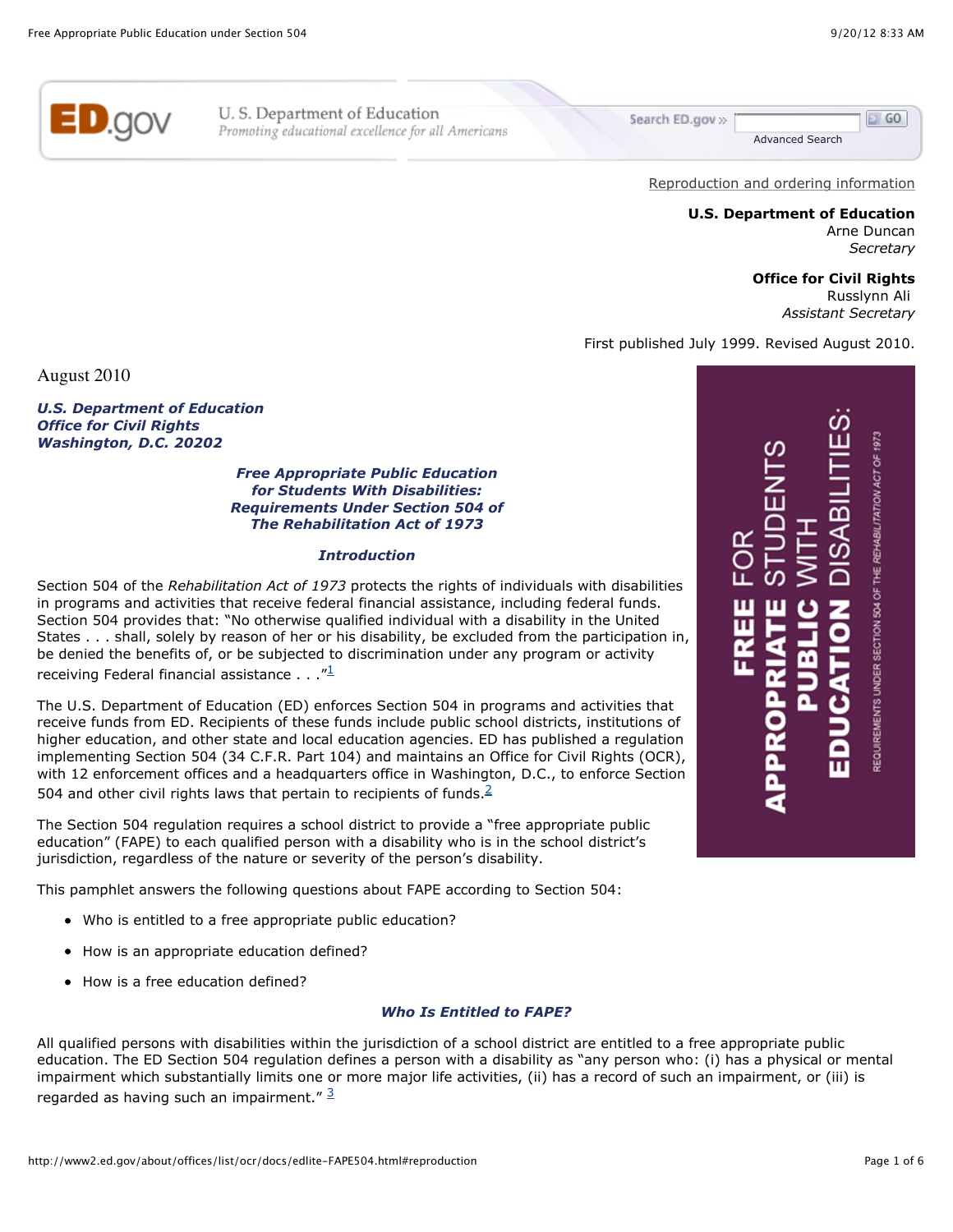For elementary and secondary education programs, a qualified person with a disability is a person with a disability who is:

- of an age during which it is mandatory under state law to provide such services to persons with disabilities;
- of an age during which persons without disabilities are provided such services; or
- entitled to receive a free appropriate public education under the *Individuals with Disabilities Education Act* (*IDEA*). (*IDEA* is discussed later in the pamphlet.)

In general, all school-age children who are individuals with disabilities as defined by Section 504 and *IDEA* are entitled to FAPE.

#### *How Is an Appropriate Education Defined?*

An appropriate education may comprise education in regular classes, education in regular classes with the use of related aids and services, or special education and related services in separate classrooms for all or portions of the school day. Special education may include specially designed instruction in classrooms, at home, or in private or public institutions, and may be accompanied by related services such as speech therapy, occupational and physical therapy, psychological counseling, and medical diagnostic services necessary to the child's education.

An appropriate education will include:

- education services designed to meet the individual education needs of students with disabilities as adequately as the needs of nondisabled students are met;
- the education of each student with a disability with nondisabled students, to the maximum extent appropriate to the needs of the student with a disability;
- evaluation and placement procedures established to guard against misclassification or inappropriate placement of students, and a periodic reevaluation of students who have been provided special education or related services; and
- establishment of due process procedures that enable parents and guardians to:
	- receive required notices;
	- review their child's records; and
	- challenge identification, evaluation and placement decisions.

Due process procedures must also provide for an impartial hearing with the opportunity for participation by parents and representation by counsel, and a review procedure.

#### *Education Services Must Meet Individual Needs*

To be appropriate, education programs for students with disabilities must be designed to meet their individual needs to the same extent that the needs of nondisabled students are met. An appropriate education may include regular or special education and related aids and services to accommodate the unique needs of individuals with disabilities.

One way to ensure that programs meet individual needs is through the development of an individualized education program (IEP) for each student with a disability. IEPs are required for students participating in the special education programs of recipients of funding under the *IDEA*.

The quality of education services provided to students with disabilities must equal the quality of services provided to nondisabled students. Teachers of students with disabilities must be trained in the instruction of individuals with disabilities. Facilities must be comparable, and appropriate materials and equipment must be available.

Students with disabilities may not be excluded from participating in nonacademic services and extracurricular activities on the basis of disability. Persons with disabilities must be provided an opportunity to participate in nonacademic services that is equal to that provided to persons without disabilities. These services may include physical education and recreational athletics, transportation, health services, recreational activities, special interest groups or clubs sponsored by the school, and referrals to agencies that provide assistance to persons with disabilities and employment of students.

# *Students With Disabilities Must Be Educated With Nondisabled Students*

Students with disabilities and students without disabilities must be placed in the same setting, to the maximum extent appropriate to the education needs of the students with disabilities. A recipient of ED funds must place a person with a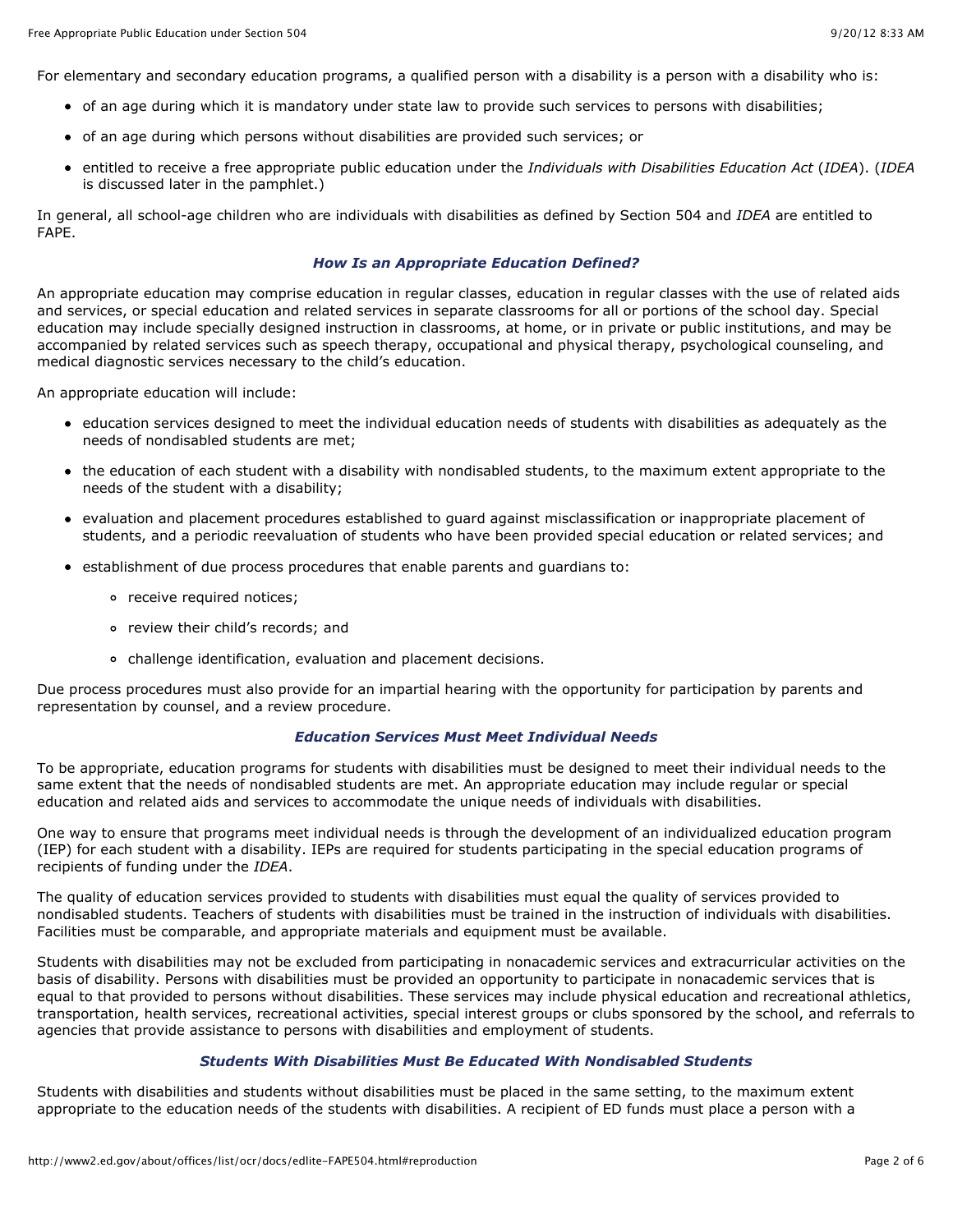disability in the regular education environment, unless it is demonstrated by the recipient that the student's needs cannot be met satisfactorily with the use of supplementary aids and services. Students with disabilities must participate with nondisabled students in both academic and nonacademic services, including meals, recess, and physical education, to the maximum extent appropriate to their individual needs.

As necessary, specific related aids and services must be provided for students with disabilities to ensure an appropriate education setting. Supplementary aids may include interpreters for students who are deaf, readers for students who are blind, and door-to-door transportation for students with mobility impairments.

A recipient of ED funds that places an individual with disabilities in another school is responsible for taking into account the proximity of the other school to the student's home. If a recipient operates a facility for persons with disabilities, the facility and associated activities must be comparable to other facilities, services, and activities of the recipient.

## *Evaluation and Placement Decisions Must Be Made in Accord With Appropriate Procedures*

Failure to provide persons with disabilities with an appropriate education frequently occurs as a result of misclassification and inappropriate placement. It is illegal to base individual placement decisions on presumptions and stereotypes regarding persons with disabilities or on classes of such persons. For example, it would be a violation of the law for a recipient to adopt a policy that every student who is hearing impaired, regardless of the severity of the child's disability, must be placed in a state school for the deaf.

Section 504 requires the use of evaluation and placement procedures that ensure that children are not misclassified, unnecessarily labeled as having a disability, or incorrectly placed, based on inappropriate selection, administration, or interpretation of evaluation materials.

A school district must conduct or arrange for an individual evaluation at no cost to the parents before any action is taken with respect to the initial placement of a child who has a disability, or before any significant change in that placement.

Recipients of ED funds must establish standards and procedures for initial and continuing evaluations and placement decisions regarding persons who, because of a disability, need or are believed to need special education or related services.

These procedures must ensure that tests and other evaluation materials:

- have been validated for the specific purpose for which they are used, and are administered by trained personnel in conformance with the instructions provided by their producer;
- are tailored to assess specific areas of education need and are not designed merely to provide a single general intelligence quotient; and
- are selected and administered so as best to ensure that, when a test is administered to a student with impaired sensory, manual, or speaking skills, the test results accurately reflect the student's aptitude or achievement level or whatever other factor the test purports to measure, rather than reflecting the student's impaired sensory, manual, or speaking skills (except where those skills are the factors that the test purports to measure).

Recipients must draw upon a variety of sources in the evaluation and placement process so that the possibility of error is minimized. All significant factors related to the learning process must be considered.

These sources and factors include, for example, aptitude and achievement tests, teacher recommendations, physical condition, social and cultural background, and adaptive behavior. "Adaptive behavior is the effectiveness with which the individual meets the standards of personal independence and social responsibility expected of his or her age and cultural group." (See Appendix A to 34 CFR Part 104, Evaluation and Placement.)

Information from all sources must be documented and considered by a group of knowledgeable persons, and procedures must ensure that the student is placed with nondisabled students to the greatest extent appropriate.

Periodic reevaluation is required. This may be conducted in accordance with the *IDEA* regulation, which requires reevaluation at three-year intervals (unless the parent and school district agree reevaluation is unnecessary) or more frequently if conditions warrant, or if the child's parent or teacher requests a reevaluation.

## *Recipients Must Have Due Process Procedures for the Review of Identification, Evaluation, and Placement Decisions*

Public elementary and secondary schools must employ procedural safeguards regarding the identification, evaluation, or educational placement of persons who, because of disability, need or are believed to need special instruction or related services.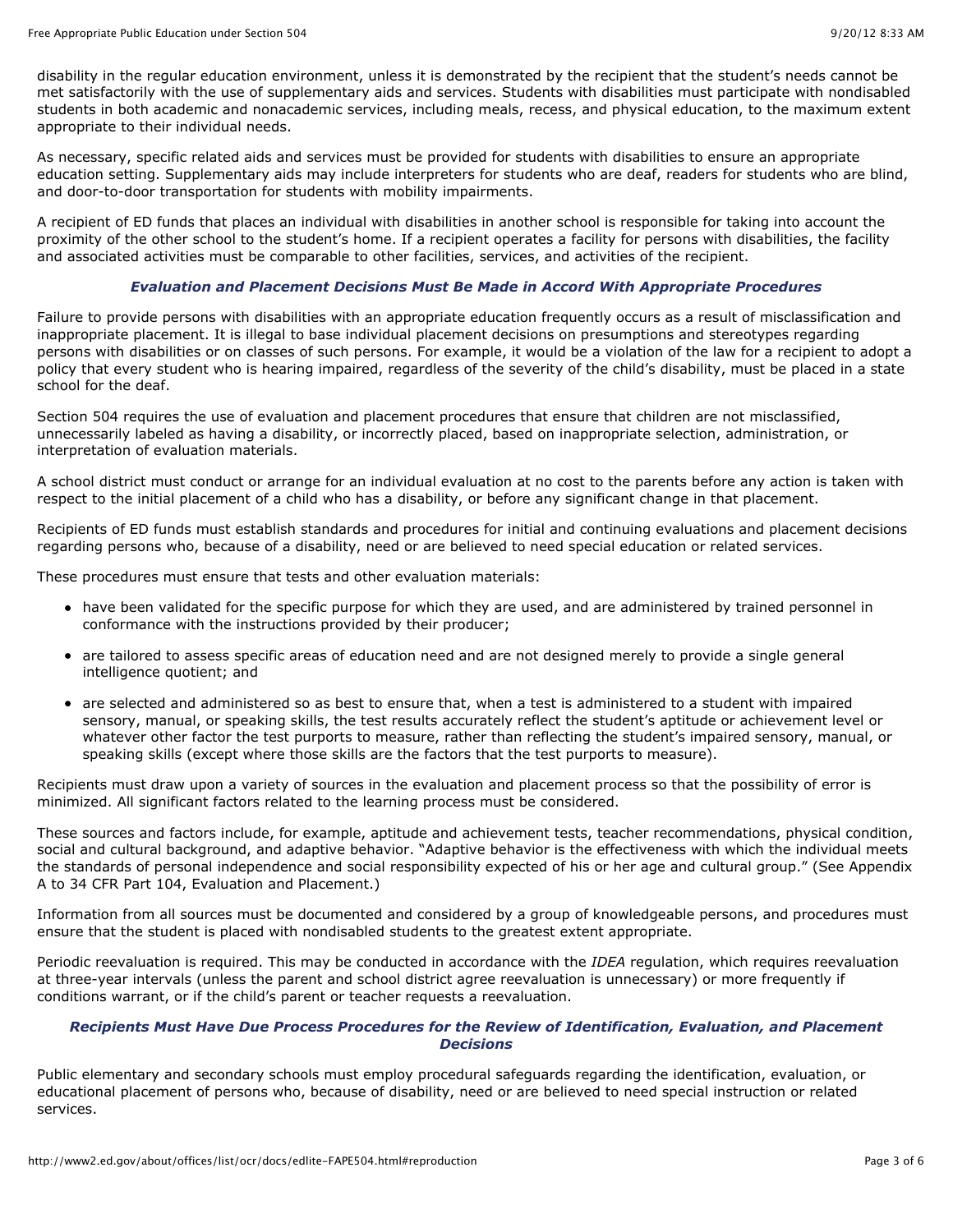Parents must be told about these procedures. In addition, parents or guardians must be notified of any evaluation or placement actions, and must be allowed to examine the student's records. The due process procedures must allow the parents or guardians of students in elementary and secondary schools to challenge evaluation and placement procedures and decisions.

If parents or guardians disagree with the school's decisions, they must be afforded an impartial hearing, with an opportunity for their participation and for representation by counsel. A review procedure also must be available to parents or guardians who disagree with the hearing decision.

# *How Is A Free Education Defined?*

Recipients operating federally funded programs must provide education and related services free of charge to students with disabilities and their parents or guardians. Provision of a free education is the provision of education and related services without cost to the person with a disability or his or her parents or guardians, except for fees equally imposed on nondisabled persons or their parents or guardians.

If a recipient is unable to provide a free appropriate public education itself, the recipient may place a person with a disability in, or refer such person to, a program other than the one it operates.

However, the recipient remains responsible for ensuring that the education offered is an appropriate education, as defined in the law, and for coverage of financial obligations associated with the placement.

The cost of the program may include tuition and other related services, such as room and board, psychological and medical services necessary for diagnostic and evaluative purposes, and adequate transportation. Funds available from any public or private source, including insurers,  $\frac{4}{5}$  may be used by the recipient to meet the requirements of FAPE.

If a student is placed in a private school because a school district cannot provide an appropriate program, the financial obligations for this placement are the responsibility of the school district. However, if a school district makes available a free appropriate public education and the student's parents or guardian choose to place the child in a private school, the school district is not required to pay for the student's education in the private school. If a recipient school district places a student with a disability in a program that requires the student to be away from home, the recipient is responsible for the cost of room and board and nonmedical care.

To meet the requirements of FAPE, a recipient may place a student with a disability in, or refer such student to, a program not operated by the recipient. When this occurs, the recipient must ensure that adequate transportation is provided to and from the program at no greater personal or family cost than would be incurred if the student with a disability were placed in the recipient's program.

## *FAPE Provisions in the Individuals with Disabilities Education Act (IDEA)*

Part B of *IDEA* requires participating states<sup>5</sup> to ensure that a free appropriate public education (FAPE) is made available to eligible children with disabilities in mandatory age ranges residing in the state. To be eligible, a child must be evaluated as having one or more of the disabilities listed in *IDEA* and determined to be in need of special education and related services. Evaluations must be conducted according to prescribed procedures. The disabilities specified in *IDEA* include: mental retardation, hearing impairments including deafness, speech or language impairments, visual impairments including blindness, emotional disturbance, orthopedic impairments, autism, traumatic brain injury, other health impairments, specific learning disabilities, deaf-blindness, and multiple disabilities. Additionally, states and local education agencies (LEAs) may adopt the term "developmental delay" for children aged 3 through 9 (or a subset of that age range) who are experiencing a developmental delay as defined by the state and need special education and related services.

The requirements for FAPE under *IDEA* are more detailed than those under Section 504. In specific instances detailed in the Section 504 regulation (for example, with respect to reevaluation procedures and the provision of an appropriate education), meeting the requirements of *IDEA* is one means of meeting the requirements of the Section 504 regulation.

*IDEA* requirements apply to states receiving financial assistance under *IDEA*. States must ensure that their political subdivisions that are responsible for providing or paying for the education of children with disabilities meet *IDEA* requirements. All states receive *IDEA* funds. Section 504 applies to any program or activity receiving ED financial assistance.

*IDEA* is administered by ED's Office of Special Education Programs (OSEP), a component of ED's Office of Special Education and Rehabilitative Services (OSERS). For more information about *IDEA*, contact OSERS at 400 Maryland Ave. S.W., Washington, DC 20202-7100. Additional information is also available at: [http://www. ed.gov/about/offices/list/osers/osep/](http://www.ed.gov/about/offices/list/osers/osep/).

# *How to Obtain Further Assistance And Information*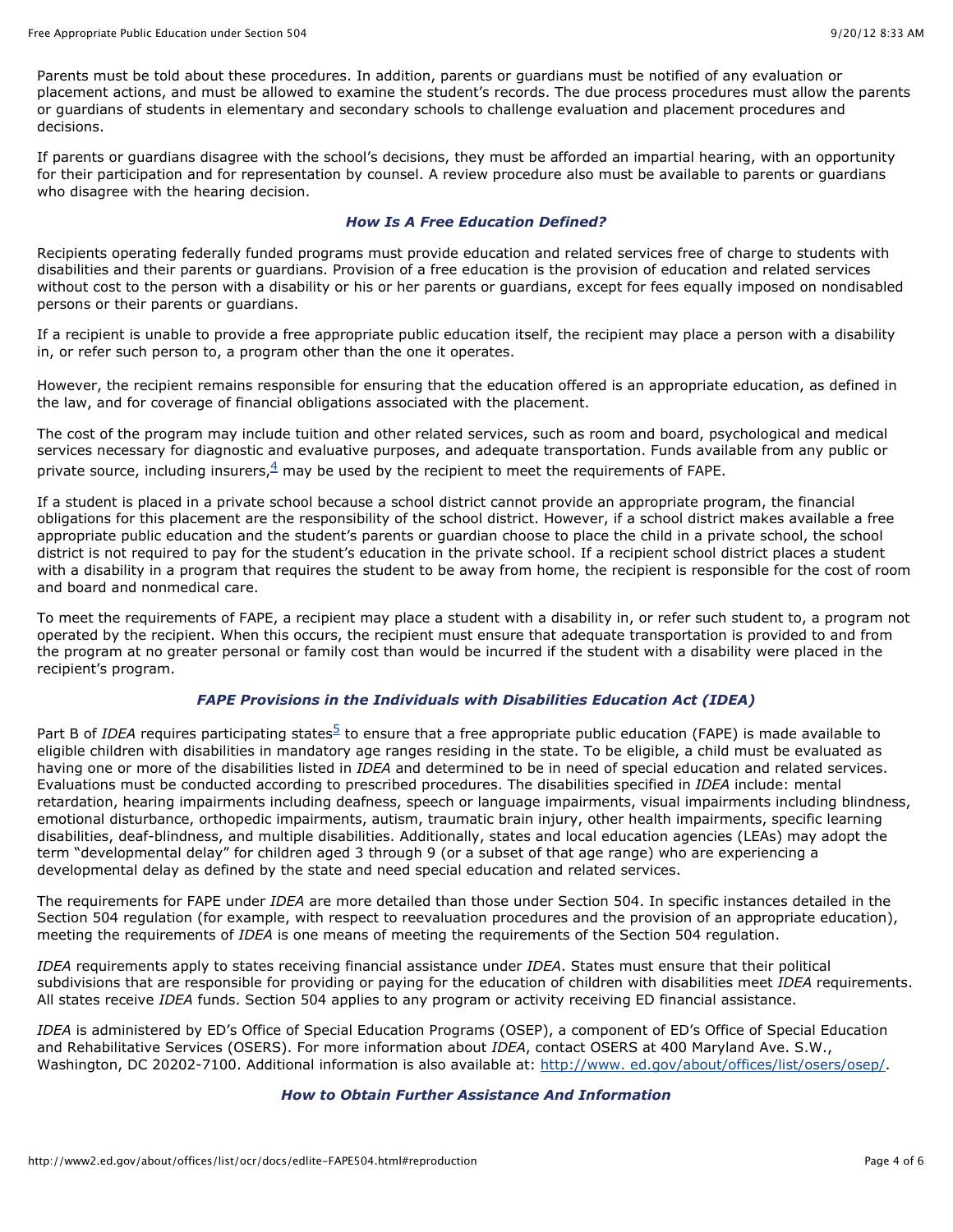If you would like more information about Section 504 and the other laws enforced by the Office for Civil Rights, about how to file a complaint, or, if you are a school or school district, about how to obtain technical assistance, contact the Enforcement Office that serves your state or jurisdiction. Contact information for these offices is at

[http://wdcrobcolp01.ed.gov/CFAPPS/OCR/contactus.cfm.](http://wdcrobcolp01.ed.gov/CFAPPS/OCR/contactus.cfm) Information about discrimination based on disability is on OCR's Web site at [http://www.ed.gov/policy/rights/guid/ocr/disability.html.](http://www.ed.gov/policy/rights/guid/ocr/disability.html) For further information, please contact our Customer Service Team toll-free at 1-800-421-3481.

# 

*Endnotes*

[1S](http://www2.ed.gov/about/offices/list/ocr/docs/edlite-FAPE504.html#textnote1)ection 504 of the *Rehabilitation Act of 1973*, as amended, 29 U.S.C. 794.

[2T](http://www2.ed.gov/about/offices/list/ocr/docs/edlite-FAPE504.html#textnote2)itle II of the *Americans with Disabilities* Act of 1990, (ADA), 42 U.S.C. § 12131 et seq., prohibits state and local governments from discriminating on the basis of disability. ED enforces Title II in public elementary and secondary education systems and institutions, public institutions of higher education and vocational education (other than schools of medicine, dentistry, nursing, and other health-related schools), and public libraries. The requirements regarding the provisions of a free appropriate public education (FAPE), specifically described in the Section 504 regulations, are incorporated in the general nondiscrimination provisions of the Title II regulation. Because Title II does not change the requirements of FAPE, this pamphlet refers only to Section 504.

[3T](http://www2.ed.gov/about/offices/list/ocr/docs/edlite-FAPE504.html#textnote3)he Section 504 regulation uses the term "handicap." However, Congress has amended the *Rehabilitation Act of 1973* and has replaced the term "handicap" with the term "disability." The terms "handicap" and "disability" have the same meaning. This pamphlet uses only the term "disability."

The *Americans with Disabilities* Act *Amendments Act (Amendments Act)*, P.L. 110-325, amended the ADA and Section 7 of the *Rehabilitation* Act of 1973, which contains the disability definition for Section 504. The *Amendments Act* became effective on January 1, 2009. The *Amendments Act* affected the meaning of the term "disability" in the ADA and Section 504, most notably by requiring that "disability" under these statutes be interpreted broadly. More information about the *Amendments Act* is [available from OCR's website at](http://www.ed.gov/ocr/504faq.html) [http://www.ed.gov/policy/ rights/guid/ocr/disability.html](http://www.ed.gov/policy/rights/guid/ocr/disability.html) [and http://](http://www.ed.gov/ocr/504faq.html) www.ed.gov/ocr/504faq.html.

<sup>4</sup>A recipient responsible for providing FAPE may not require parents to use private insurance proceeds to pay for required services where the parents would incur financial loss.

[5](http://www2.ed.gov/about/offices/list/ocr/docs/edlite-FAPE504.html#textnote5) "State" in this publication refers to each of the 50 states, the District of Columbia, the Commonwealth of Puerto Rico, United States Virgin Islands, Guam, American Samoa, and the Commonwealth of the Northern Mariana Islands.

This publication is in the public domain. Authorization to reproduce it in whole or in part is granted. The publication's citation should be: U.S. Department of Education, Office for Civil Rights, *Free Appropriate Public Education for Students With Disabilities: Requirements Under Section 504 of the Rehabilitation Act of 1973*, Washington, D.C., 2010.

#### **To order copies of this publication, write to**:

ED Pubs Education Publications Center U.S. Department of Education P.O. Box 22207 Alexandria, VA 22304

Or **fax** your order to: 703-605-6794;

Or **e-mail** your request to: [edpubs@inet.ed.gov;](mailto:edpubs@inet.ed.gov)

Or **call** in your request toll-free to 1-877-433- 7827 (1-877-4-ED-PUBS). Those who use a telecommunications device for the deaf (TDD) or a teletypewriter (TTY) should call 1-877-576-7734. If 877 service is not yet available in your area, call 1-800-872-5327 (1-800-USA-LEARN).

Or **order online** at [http://edpubs.ed.gov.](http://edpubs.ed.gov/)

This publication is also available on the Department's Web site at